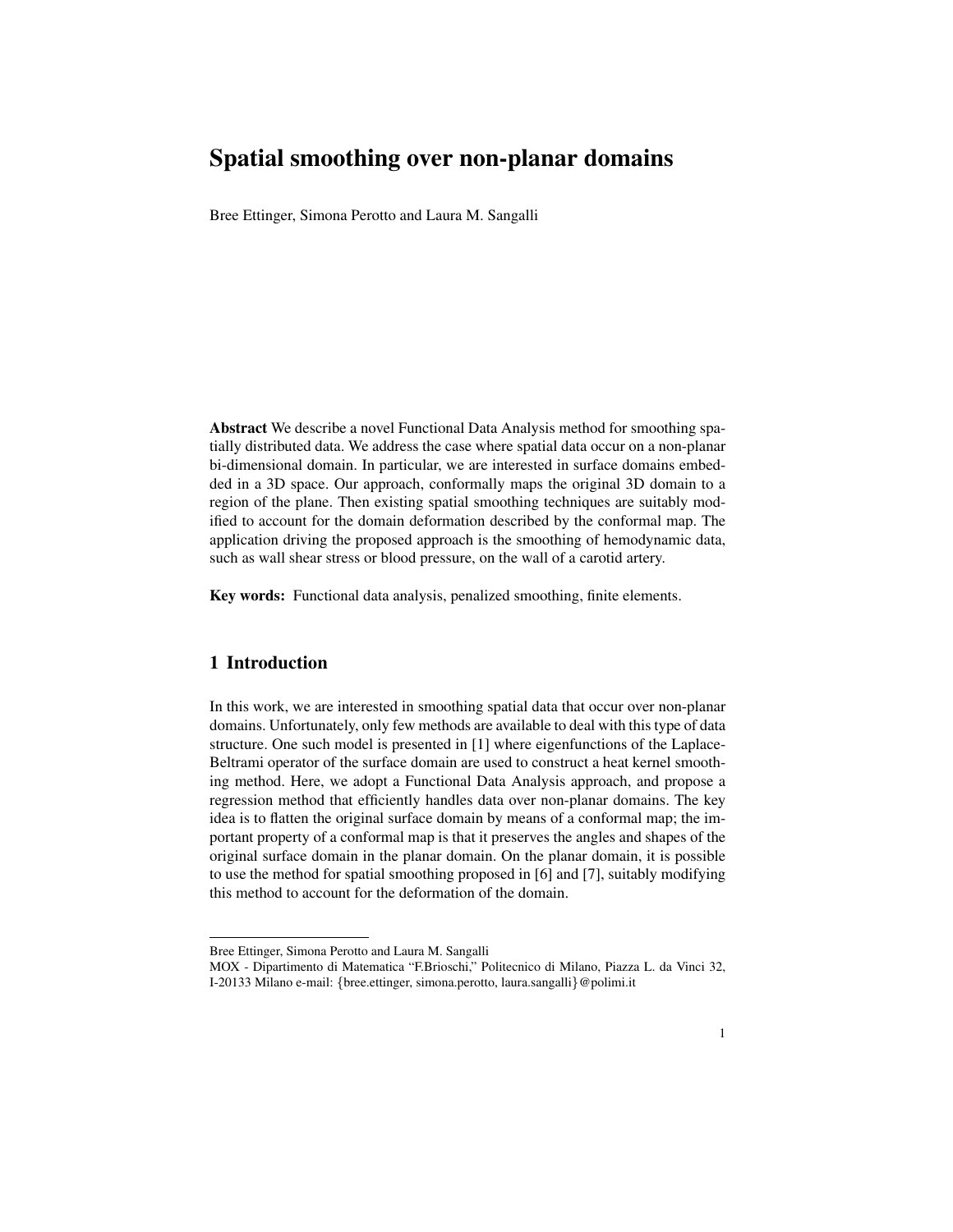

Fig. 1 Wall shear stress modulus at the systolic peak on real inner carotid artery geometry affected by aneurysm (data of the AneuRisk project, http://ecm2.mathcs.emory.edu/aneurisk).

## 2 Data and model

Consider a set of *n* data locations  $\{x_i = (x_i, y_i, z_i); i = 1, ..., n\}$  that lie on a regular surface  $\Sigma$  embedded in a  $\mathbb{R}^3$ . Let  $w_i$  be the value of a real valued random variable of interest observed at the point x*<sup>i</sup>* . The model we want to consider is

$$
w_i = f(\mathbf{x}_i) + \varepsilon_i \qquad i = 1, \dots, n \tag{1}
$$

where  $\varepsilon_i$ ,  $i = 1, \ldots, n$  are observational errors and f is the function we aim to estimate. For example, consider the shear stress generated by blood-flow on the wall of an internal carotid artery affected by an aneurysm, as illustrated in Figure 1 (for a detailed description of the data and the applied problem see [5]; the data are part of the AneuRisk project). In this example, the variable of interest is the wall shear stress observed over the non-planar wall of the carotid artery. These types of data structures occur in a number of different applications, not only in the medical field but, e.g., also in environmental and geostatistical studies.

In the standard case of functions over planar bi-dimensional domains [6] and [7] propose to estimate the function *f* by minimizing a penalized sum of squared error functional. In particular, the penalty term is proportional to the integral, over a planar domain of interest, of the squared Laplacian of the function. The Laplacian locally measures the curvature of the function and hence this choice for the penalty yields an estimate of *f* that approximates the observed data without being bumpy. By analogy, in [3] we propose to estimate  $f$  in (1) by minimizing the following penalized sum of squared error functional

$$
J_{\lambda}(f(\mathbf{x})) = \sum_{i=1}^{n} (w_i - f(\mathbf{x}_i))^2 + \lambda \int_{\Sigma} (\Delta_{\Sigma} f(\mathbf{x}))^2 d\mathbf{x},
$$
 (2)

where  $\Delta_{\Sigma}$  is the Laplace-Beltrami operator for functions defined over the surface  $\Sigma$ . The Laplace-Beltrami operator is indeed the generalization of the common Lapla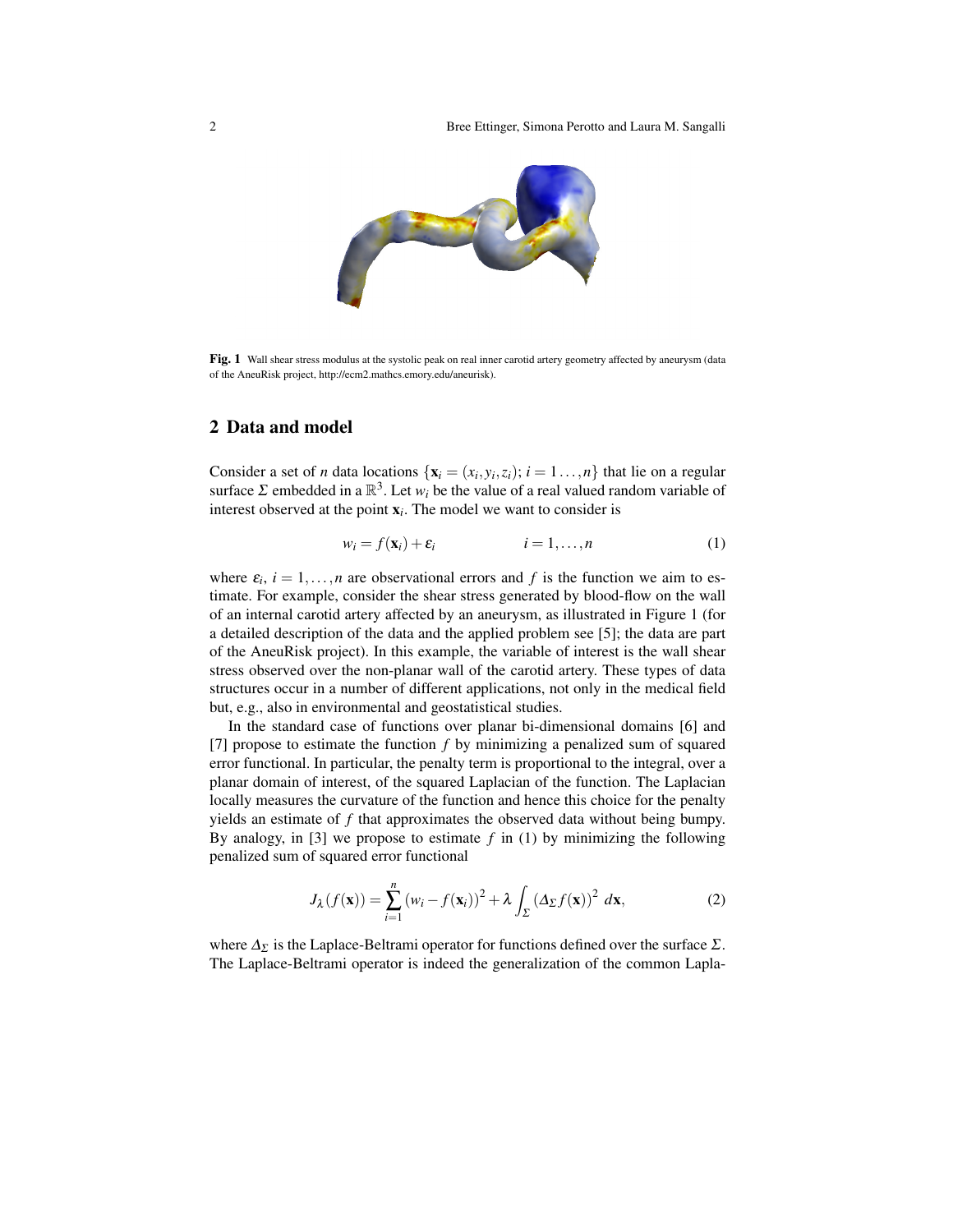Spatial smoothing over non-planar domains 3



Fig. 2 (a) Test function; the surface domain is approximated by a 3D triangular mesh. (b) The test function with simulated noise added at each data point. (c) Estimate obtained with the proposed method. (d) The planar triangulated domain, conformally equivalent to the surface domain shown in left panel.

cian: it can be used to operate on functions defined on surfaces in Euclidean spaces (see, e.g., [2]).

To minimize the functional in (2) by exploiting the planar techniques in [6] and [7], we propose reducing (2) to a problem over a planar domain. To do this, we flatten  $\Sigma$  by means of a conformal map X. In particular, we define X as the map

$$
X: \Omega \to \Sigma
$$
  

$$
\mathbf{u} = (u, v) \mapsto \mathbf{x} = (x, y, z)
$$
 (3)

where  $\Omega$  is an open, convex and bounded set in  $\mathbb{R}^2$ . Denote by  $X_u(\mathbf{u})$  and  $X_v(\mathbf{u})$ the column vectors of first order partial derivatives of  $X$  with respect to  $u$  and  $v$  and define the metric tensor as the following symmetric positive definite matrix

$$
G(\mathbf{u}) := \begin{pmatrix} ||X_u||^2 & \langle X_u, X_v \rangle \\ \langle X_v, X_u \rangle & ||X_v||^2 \end{pmatrix} (\mathbf{u}) = \begin{pmatrix} g_{11} & g_{12} \\ g_{21} & g_{22} \end{pmatrix} (\mathbf{u})
$$

where  $g_{12} = g_{21}, \langle \cdot, \cdot \rangle$  denotes the Euclidean scalar product of two vectors and the corresponding norm is denoted  $\|\cdot\|$ . Set  $\mathscr{W}(\mathbf{u}) := \sqrt{\det(G(\mathbf{u}))}$ , and denote by  $G^{-1}(\mathbf{u}) = \{g^{ij}(\mathbf{u})\}_{i,j=1,2}$  the inverse of  $G(\mathbf{u})$ . Using this notation, for a function  $f \circ X \in \mathscr{C}^2(\Omega)$ , the Laplace-Beltrami operator of the surface  $\Sigma$  can be expressed as

$$
\Delta_{\Sigma} f(\mathbf{x}) = \frac{1}{\mathscr{W}(\mathbf{u})} \sum_{i,j=1}^{2} \partial_{i} (g^{ij}(\mathbf{u}) (\mathscr{W}(\mathbf{u}) \partial_{j} f(X(\mathbf{u}))).
$$

where  $\mathbf{u} = X^{-1}(\mathbf{x})$ . In [3], we show that (2) can be equivalently expressed as the following problem over the planar domain  $\Omega$ :

$$
J_{\lambda}(f(X(\mathbf{u})))\tag{4}
$$

$$
= \sum_{i=1}^{n} (w_i - f(X(\mathbf{u}_i)))^2 + \lambda \int_{\Omega} \left[ \frac{1}{\mathscr{W}(\mathbf{u})} \sum_{i,j=1}^{2} \partial_i (g^{ij}(\mathbf{u}) \mathscr{W}(\mathbf{u}) \partial_j f(X(\mathbf{u})) \right]^2 \mathscr{W}(\mathbf{u}) d\mathbf{u}
$$

where  $X(\mathbf{u}_i) = \mathbf{x}_i$ . This problem turns out to be a modification of the estimation problem solved in [6] and [7].